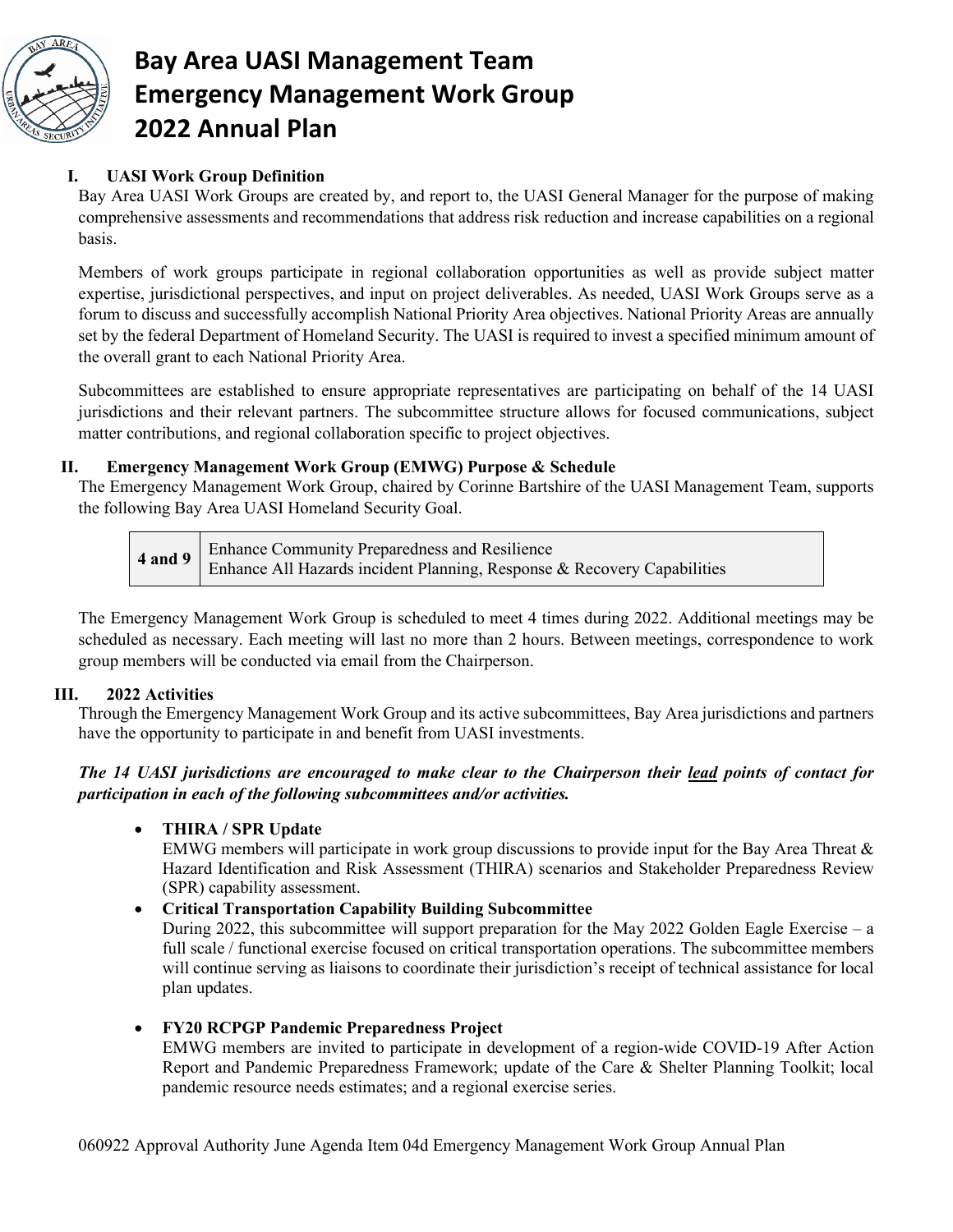

# **Bay Area UASI Management Team Emergency Management Work Group 2022 Annual Plan**

#### • **FY21 RCPGP Supply Chain Planning Project**

EMWG members are invited to participate in workshop seminars focused on supply chain concepts; development of a Decision-Making Playbook to maximize supply chain management; production of a report focused on supply chain considerations to minimize impacts on socially vulnerable populations; and region-wide table-top exercises.

### • **SA/COP Survey and Gap Analysis**

Led by Marin County, EMWG members will continue to implement solutions for standardized Essential Elements of Information and Situational Awareness / Common Operating Platform mechanisms to enable high quality management of regional emergencies.

#### **IV. Coordination with the Bay Area Training and Exercise Program**

The Emergency Management Work Group and its subcommittees will promote and participate in training offerings by the Bay Area Training and Exercise Program (BATEP). Notably, work group members should share opportunities for community preparedness trainings with local community-based organizations. Emergency managers are also relied upon for sharing relevant training opportunities with other public safety disciplines throughout their jurisdiction such as cyber security, public information, public health, law, and fire personnel.

Quarterly, or as requested, the BATEP staff will provide an update to the Emergency Management Work Group regarding the ongoing training and exercise activities being coordinated for the Bay Area.

**Golden Eagle Exercise:** Emergency Management Work Group members and subcommittee members are encouraged to confirm their jurisdiction has appropriate representatives participating in the exercise planning teams. Questions or interest regarding the Golden Eagle Exercise may be directed to [corinne.bartshire@sfgov.org.](mailto:corinne.bartshire@sfgov.org)

## **V. Roles and Responsibilities**

*Members of the work group* are expected to attend scheduled work group meetings to:

- Provide subject matter expertise and jurisdictional perspectives
- Coordinate appropriate participation by staff within their jurisdiction for regional workshops, relevant trainings, and other events coordinated by this work group and its subcommittees
- Offer input to ensure relevant and quality outcomes
- Participate in the review of draft and final project deliverables
- Engage in regional collaboration efforts and report updates to their Office of Emergency Services leadership

*Subcommittee members* are expected to:

- Attend scheduled subcommittee meetings and respond to subcommittee correspondence
- Advise on project goals and deliverables to ensure regional benefit
- Coordinate appropriate participation by their organization in facilitated conversations, regional workshops, and exercises to maximize regional collaboration